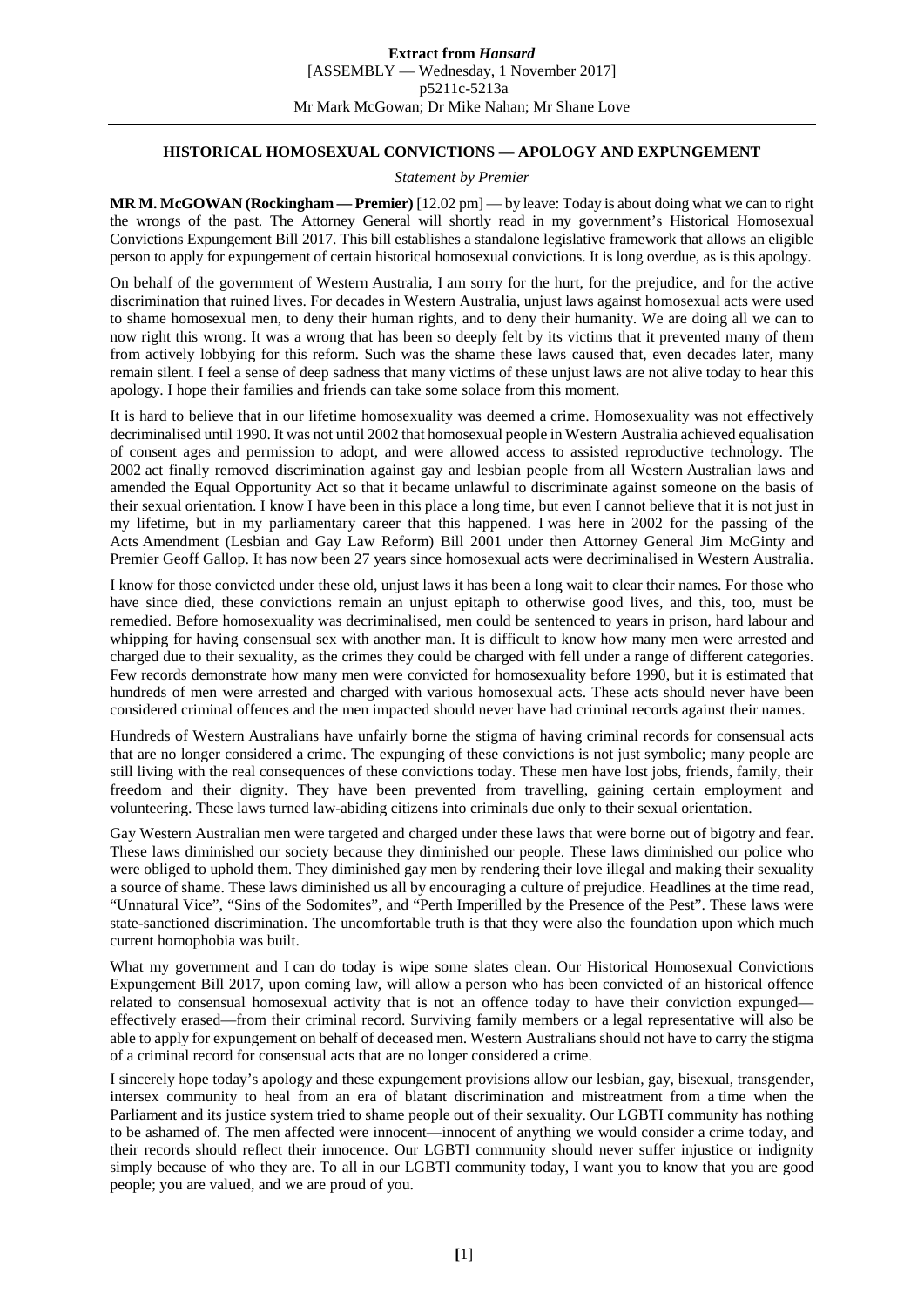Attempting to right past wrongs is an important thing for a Parliament to do. It has been done for Aboriginal children removed from their parents. It has been done for child migrants sent to Western Australia from Britain, Malta and elsewhere. It was done in 2010 for all those women whose children were taken from them for adoption. It was done in the 1970s for all those men charged and convicted under the National Service Act. It is an act of decency to acknowledge a past wrong, and in this case, by expunging past convictions, we are taking positive action to address the injustice. Today, in this place that has caused you pain in the past, I hope we can now forge a future of healing and hope. On behalf of the government of Western Australia, I am sorry for the unjust laws passed here, and the real and deep pain they caused. I hope all members in both houses see the fundamental justice of the bill we will introduce and support its swift passage.

[Applause.]

## *Statement by Premier — Response*

**DR M.D. NAHAN (Riverton — Leader of the Opposition)** [12.11 pm]: On behalf of the opposition, I rise to support the apology the Premier has offered to those people who have criminal convictions for a consensual relationship they were involved in, which, although deemed illegal in the past, is not illegal today.

In two weeks, the Australian Bureau of Statistics will announce the outcome of a very significant question put to the Australian people: should the law be changed to allow same-sex couples to marry? Those who support the right of same-sex couples to marry believe this change is long overdue. Yet, as overdue as the same-sex marriage reform is, it is significant progress from the debate that was had in this house less than three decades ago. It was only in 1990 that the Criminal Code was amended to remove as crimes certain consensual conduct that unfairly discriminated against those in homosexual relationships. They are not criminal acts today and, for many, would never have been imagined to have been criminal acts. However, there was a time when such consensual conduct was unlawful and left decent, worthy and otherwise law-abiding members of our community open to discrimination, alienation, entrapment, blackmail, prosecution and a criminal record. Although by reason of changing attitudes the prospect of police action and prosecution became increasingly infrequent and finally stopped well before the law was changed, criminal records nevertheless still exist today for people who would not now be charged. The fact they have a criminal record is not just a wrong of the past; it resulted in dreadful disruption to those people who had criminal convictions recorded against them, ranging from embarrassment to serious psychological and emotional distress, as well as discrimination and reduced opportunities in life.

Our society has changed over the years for the better. We are a more compassionate and caring society. We are more inclusive and understanding. It is regrettable that our predecessors passed laws many years ago that saw criminal convictions recorded against homosexuals involved in consensual relationships. Our Parliament did the right thing 30 years ago to decriminalise such conduct, although one can still see from the preamble to the relevant act of Parliament some prevailing social attitudes that we have since advanced beyond. The legacy of those attitudes, and the criminal records, remained for those who had crimes recorded against them. As the Premier indicated, the government will be introducing legislation to expunge those crimes. I know that legislation was being worked on prior to the March state election, based on the experience of other jurisdictions, with a view to crafting a best practice model for addressing the issue. Of course, we will, as part of our responsibility, consider any bill on its merits to ensure that it does what it is meant to achieve, but I can indicate that the Liberal Party supports this initiative to correct past injustices. This Parliament, and Parliaments around the nation, have apologised for past decisions of previous governments that may have seemed appropriate at the time but by today's standards are simply wrong. The recording of criminal convictions for sexual conduct between adults exercising informed consent in private, and particularly in consensual relationships, may have been deemed appropriate decades ago, but today we know that it is not, and should never have been, a crime. Parliaments have the opportunity to correct the wrongs of past decisions and our Parliament has the opportunity to do that. A previous Parliament took the first and tentative step to address this matter in the 1990s. This Parliament can now go on to complete the job.

Mr Speaker, on behalf of the opposition, to those who today have criminal records simply for being in a loving and consensual relationship, we say sorry.

## *Statement by Premier — Response*

**MR R.S. LOVE (Moore)** [12.15 pm]: In the absence of the Leader of the National Party, I rise to speak on behalf of the National Party to offer our endorsement and support for the Premier's apology offered today. As the Premier has said, it has been 27 years since homosexuality was decriminalised in Western Australia. Given that that occurred 27 years ago, it is difficult to believe that the historic convictions have not been expunged at this point. The apology then to those whom in the eyes of the law still hold these criminal records is long overdue. To have the cloud of conviction hanging over your head for a law that was removed from the Western Australian statutes so long ago is a wrong that needs to be righted. As soon as the state decided to remove that criminal offence, it should have been part of the course to have those convictions expunged; therefore, this apology is long overdue.

As the Premier said, in 2002 the Parliament eventually removed discrimination from Western Australian statutes. The National Party supports the Premier's apology today and hopes the minds of those affected by these